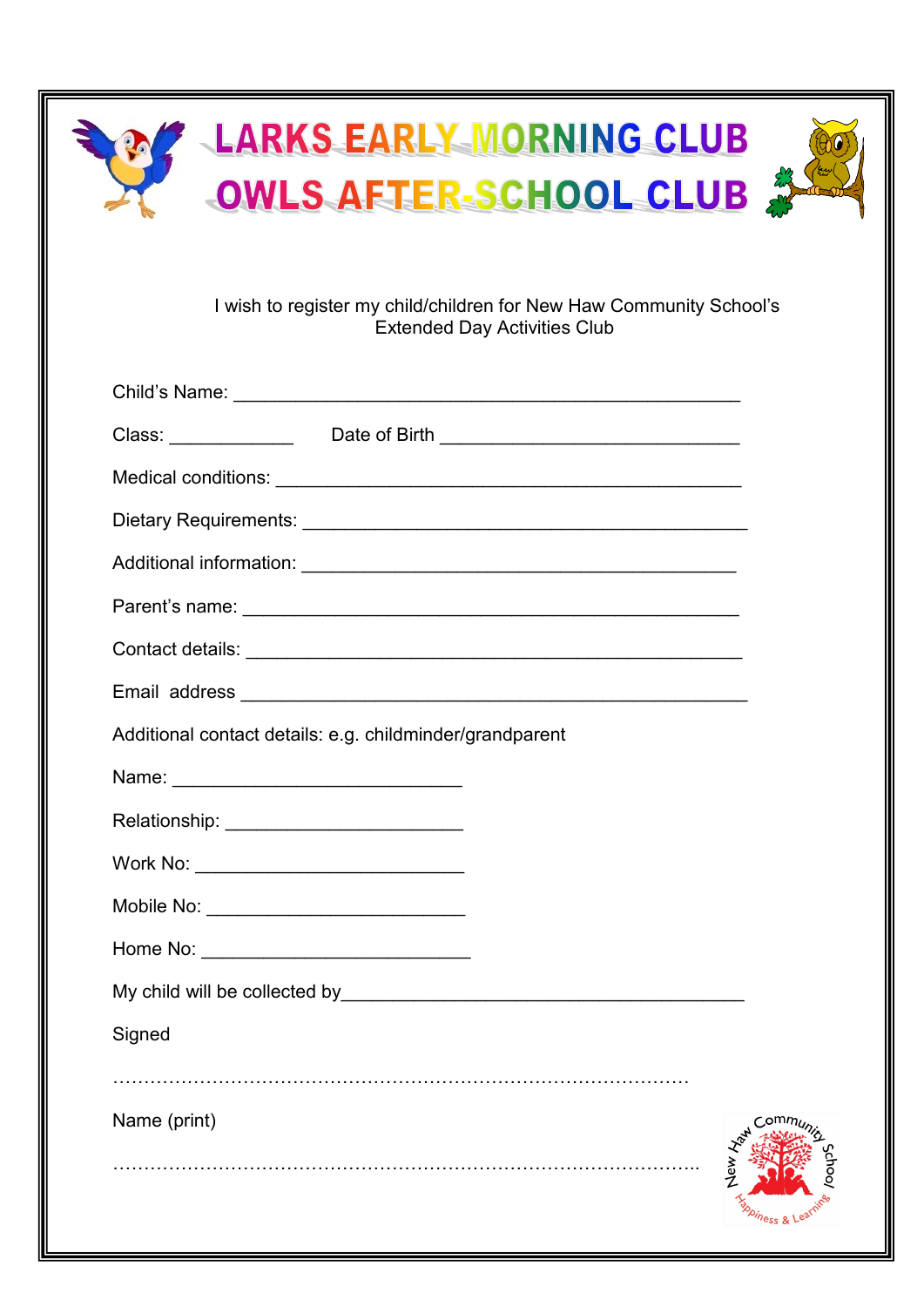



At New Haw we believe that children will achieve more when school and parents work together and treat each other with courtesy and mutual respect. This agreement sets out the role of the school, parents and children in achieving this very important partnership.

You have agreed for your child to attend New Haw Community School's extended school activities and as part of this childcare arrangement we would ask you to read the following charter, sign and return it to school.

| <b>School</b>                                                                                                    | <b>Parents</b>                                                                                                                                                                                                         | <b>Child</b>                                                                                            |
|------------------------------------------------------------------------------------------------------------------|------------------------------------------------------------------------------------------------------------------------------------------------------------------------------------------------------------------------|---------------------------------------------------------------------------------------------------------|
| Our pledge                                                                                                       | $I$ /will                                                                                                                                                                                                              | I promise to                                                                                            |
| To provide a safe and happy<br>childcare facility in which everyone<br>is valued as an individual.               | Ensure that my child's behaviour in New<br>Haw Community School's extended school<br>activity club supports the ethos of the<br>school.                                                                                | Keep the school rules                                                                                   |
| To ensure that children are able to<br>acquire social skills and concepts<br>through a range of play activities. | Let the school know about any concerns or<br>problems that might affect my child's<br>welfare at New Haw Community's School<br>extended school activity club so that the<br>staff can deal with the issue sensitively. | Always try my best.                                                                                     |
| To ensure that children are<br>encouraged to learn to share and<br>think and act independently.                  | Book a regular place on a half termly or<br>termly basis.*                                                                                                                                                             | Look after everyone and everything.                                                                     |
| To develop pupils' personal<br>qualities such as self discipline,<br>independence and confidence.                | Notify the Owls after school staff if<br>collection arrangements change or in the<br>exceptional circumstance of a late pick up.<br>Tel No: 07526 882472                                                               | Be polite and kind.                                                                                     |
| To give you information about any<br>behaviour issues that may arise<br>during club sessions.                    | Ensure I sign my child out on collection<br>from Owls after school club.                                                                                                                                               | Listen carefully and follow instructions.                                                               |
|                                                                                                                  | Ensure that payment for sessions is made<br>half termly in advance of attendance. I/<br>we understand that the place must be paid<br>for even in the event of sickness or other<br>absence.                            | Help to tidy up when I am asked to<br>help.                                                             |
|                                                                                                                  | I understand that under no circumstances<br>must a child be left prior to 8am.                                                                                                                                         | Keep my hands and feet to myself.                                                                       |
|                                                                                                                  |                                                                                                                                                                                                                        | Use a quiet voice so that I do not<br>upset others.                                                     |
|                                                                                                                  |                                                                                                                                                                                                                        | Not climb on the PE apparatus in the<br>hall during New Haw Community<br>School's extended school club. |
| Signed                                                                                                           | Signed                                                                                                                                                                                                                 | Signed                                                                                                  |
| <b>Head Teacher</b>                                                                                              | Parent/Guardian                                                                                                                                                                                                        | Child                                                                                                   |

\*Occasional sessions may be available, although cannot be guaranteed. The school office should be contacted at least one week in advance of the date required to check availability and book if available.